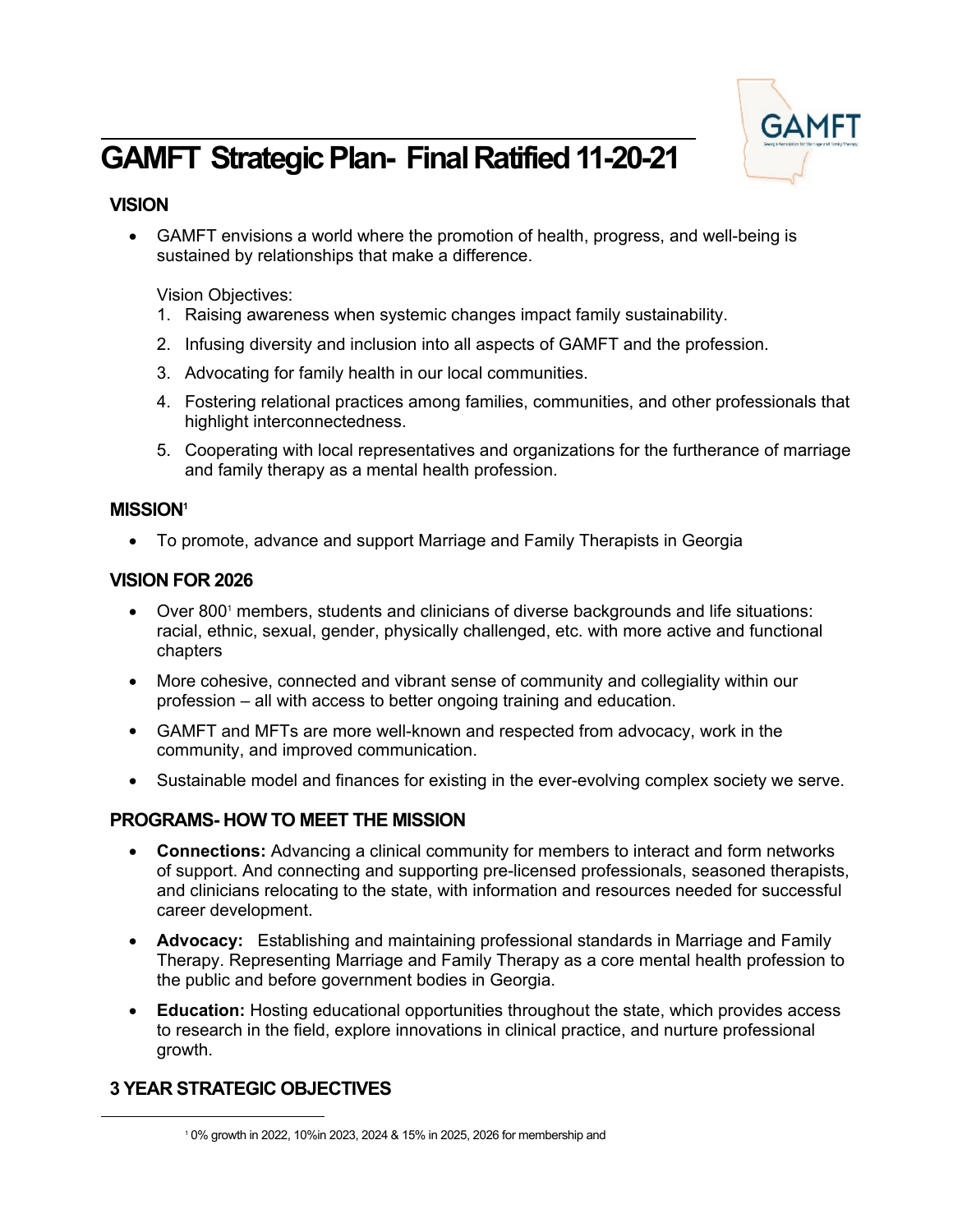- **Member services Program and Services**: 1. Over 600 diverse members from a culture of valuing and serving members, including regularly seeking their feedback. 2. Provide more opportunities for connecting and educating membership, by expanding Town Halls (monthly) and CEU opportunities and making it easier to get CEUs. Creating more inperson and virtual events, and developing a comprehensive resource library for members only. 3. Enhance support for students and licensees, including strong mentorship and sponsorship, assistance in filing for and getting licensed and support to open own practice or work for another organization.
- **Resource Development and Finance:** Nearly \$100,000 annual budget with a diverse mix of expanded membership dues, increased earned income from conferences that generate a profit, CEU courses and approval, and charging nonmembers a higher premium to access programs and services.
- **Human Resource Development:** 1. Part-time staff or subcontract work in membership and finance. 2. 27-30 diverse member board more active and accountable via effective committees with board and non-board members for each key Committee Chair; more overall involvement of volunteers throughout the state that are better supported and recognized.
- **Communications, Marketing and Advocacy:** 1. MFTs understand that GAMFT is here to serve and protect their career/license along with better public knowledge of what an MFT does and its value. 2. GAMFT will see that effective communication to the membership encourages strong advocacy leading to parity of Marriage and Family Therapists in Georgia and services more covered by insurance and Medicaid/Medicare.
- **Infrastructure and Operations:** Better supported Chapter structure to focus more on member connections; systems and technology in place for better membership management and communication, and online access to needed resources and support; along with streamlined processes for delivery of all programs, integrated databases and an online Learning Management System making it easier in delivery of and management of CEU workshops and trainings.

#### **INITIALANNUAL GOALS FOR 2022 –** *PRIORITY GOALS IN ITALICS*

#### Member Services

- Conduct more Town Halls, including one focusing on increasing legislative grassroots advocacy, fundraising, and communication.
- Conduct a survey for non-members, spring conference and in fall to determine why they are not members, and support each local chapter to reach out to people to find out why not members of GAMFT
- Focus on providing more support to Affiliates with more web resources, including FAQs, and Licensure packet filled out with things on the side; also quarterly live meetings/training on the licensing process.
- Sponsoring students by chapter and initially expand support for associates, including more regular events.
- Begin development of an online Resource library including assessments, 1013 and 2013 new law, and a CE library of previous recording trainings (and charge for CE credits).
- Automatically assign students onto a committee every year for their networking and further build future leadership.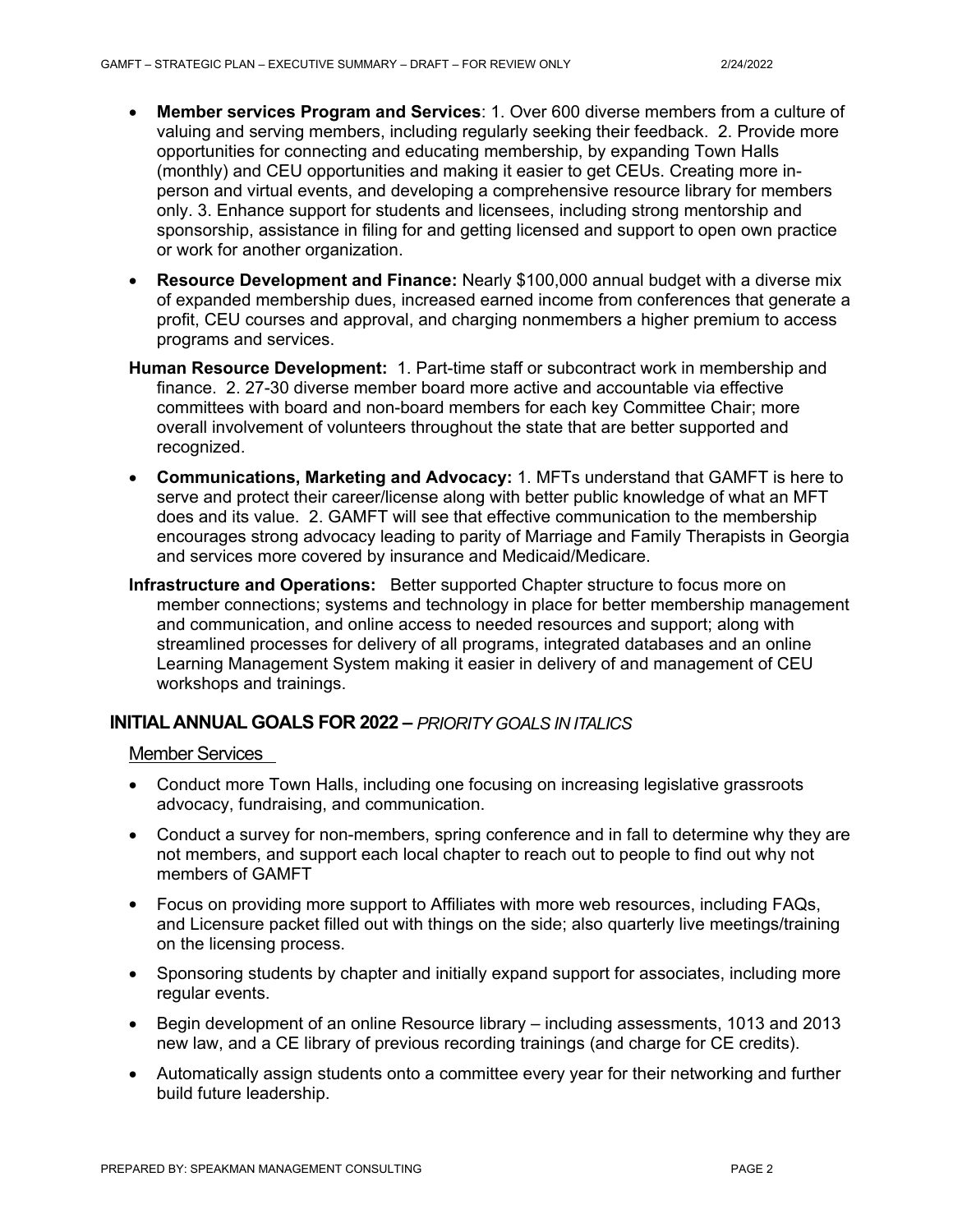- Develop a plan to conduct an online-only student conference, subjects: update on licensure process- provide a Q&A for students; how do you go about finding theoretical orientation; self-care for school, internship site, etc., bridging the Gap - things not covered in programs, how do you earn a living right out of school, and insurance 101
- Partner more with APA and other similar membership organizations, and mental health organizations, including social workers and school counselors
- Partner with SBDC to provide training on starting/running a business and CHRIS 180 on trauma-informed care.
- Develop a plan to create a 'Starting my MFT Practice' support group.

#### Resource Development and Finance:

Demonstrate financial transparency by posting financial information on the website.

Conduct a campaign to raise funds for continued work by a paid Lobbyist.

- Charge 50% more for CEUs for nonmembers, videotaped online continuing education, and supervision roundtables.
- Proactively recruit new MFTs and MFTs recently moved into the state into membership via personal contact by Chapters, via a template in Google drive.
- Increase earned income from the CEU Approval process and fees from approved providers of training.
- Increase revenue from the Annual conference by reducing expenses, putting sessions online and selling them to nonmembers.
- Earn earned income from Consultancy, including consulting for those starting their private practice.

#### HR Development

- Recruit members to help on Committees and short-term projects
- Enhance pipeline for leadership and Committee effectiveness by recruiting non-board and non-members to each Committee, and each
- Committee establishes annual goals.
- Develop a plan for future paid staff for membership and finance/accounting and/or outsourcing to a firm.
- Re-organize student role, including supporting student involvement in Advocacy with defined volunteer responsibilities for students through liaison at the University level for membership on committees. Also, invite students to board meetings.
- Enhance overall accountability of Board and Committee members with a signed board member agreement and enforce the agreement asking those that do not meet expectations to resign.
- Provide multi-cultural opportunities to ensure members and board members best represent the diversity of the communities served, including providing DEI training.
- Evaluate bylaws and verify alignment with committees and goals.
- Rethink board roles, including advocating and promoting GAMFT and duties including a Committee for each Chair.
- Continue to build trust in the board with membership through transparency and inclusivity.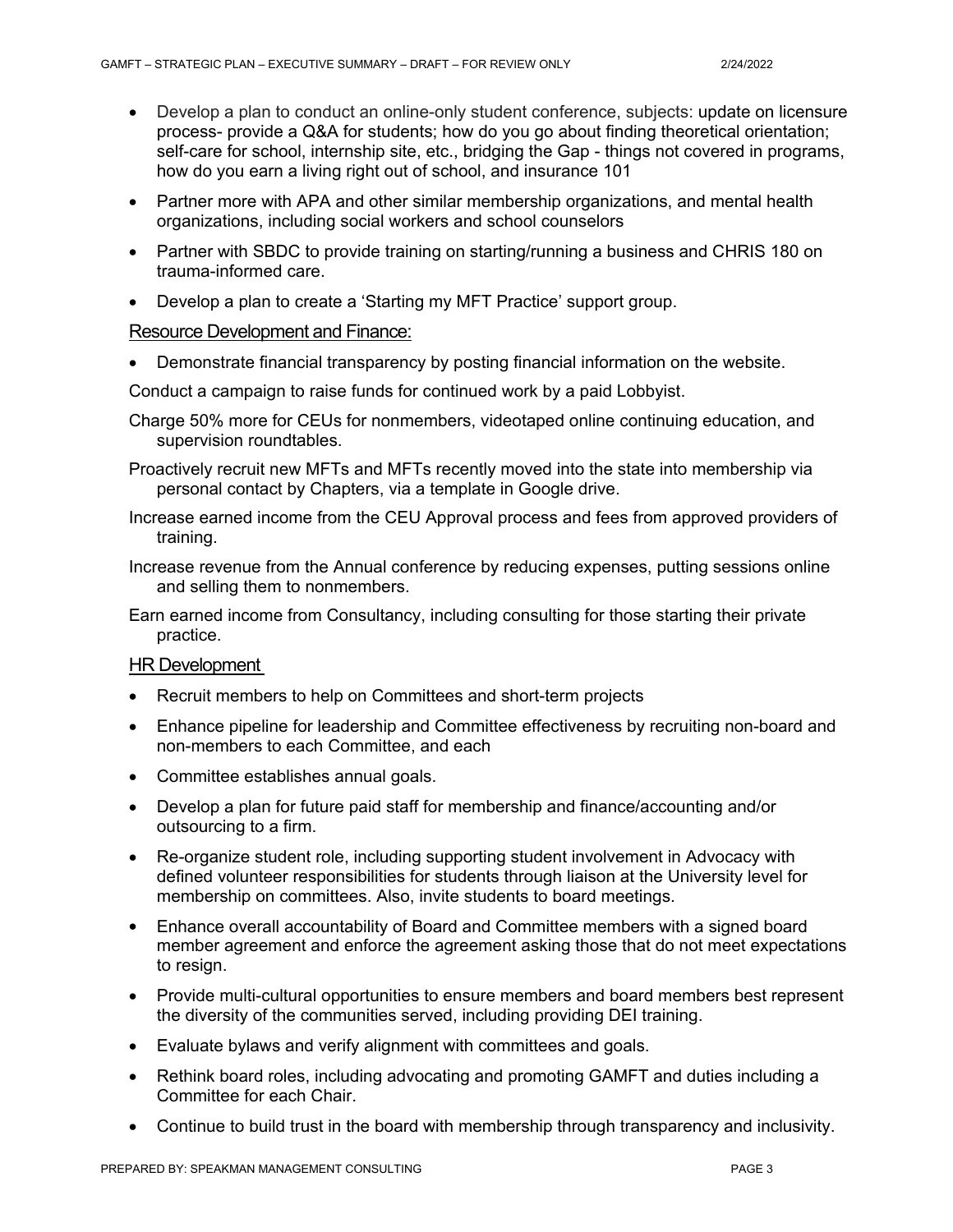#### Communications, Marketing and Advocacy

- Better market the value of membership to members and non-members to better engage members and expand those that can implement the plan, including educating GAMFT members and non-members about the value of legislative advocacy.
- More consistent and 'talking point' member communication, including always promoting the value of GAMFT and board, more frequent and condensed into smaller chunks, spaced out and cross-posted to other platforms, blog, etc.
- Expand and make social media posting more regular and consistent.
- Raise \$10,000 specifically designated for continued advocacy and protection of the profession.
- Ongoing recruitment of GAMFT members to legislative efforts to increase the capacity of the legislative mission and for the development of effective grassroots involvement and mobilization of members, particularly of chapter leadership and Board member involvement
- Recruiting key relevant stakeholders that have strong relationships with key agency positions.
- Support Chapter development by offering defined volunteer responsibilities focused on grassroots advocacy and communication.
- Continued communication to membership by legislative districts to improve the effectiveness of member and chapter involvement to advocacy alerts.
- Advocacy across states to allow license portability and telemedicine across state lines.
- Coordinate with AAMFT staff to effectively communicate to Georgia's membership through Chapters regarding AAMFT legislative priorities and needs for supporting.
- Advocate more for issues that help families be more resilient and have access to the resources they need for their mental health.

#### Infrastructure and Operations:

Chapter revision and better chapter support, so they can focus more on connection and engaging membership

Fully update the website

- Develop a plan for an LMS (Learning management system) that can market, conduct and track all CEUs.
- Consider subcontracting member services and accounting to a specialty firm, possibly SAM [www.sam-firm.com.](http://www.sam-firm.com)

#### **INITIAL PRIORITIES FOR IMPLEMENTATION**

- Talking point member communication *(responsible persons: SMC and then Andrea and Kara to send out)*
- Chapter revision and better support chapter, so they can focus more on connection and engaging membership *(responsible persons: Andrew, David, Ashley, Jennifer and invite all Chapter Chairs).*
	- $\circ$  Deliverable: Make recommendations to change chapter structure, charter, etc.; how Chapters plan to connect and engage members better; and what the Chapters need from GAMFT to help out – possibly including centralizing finances/accounting.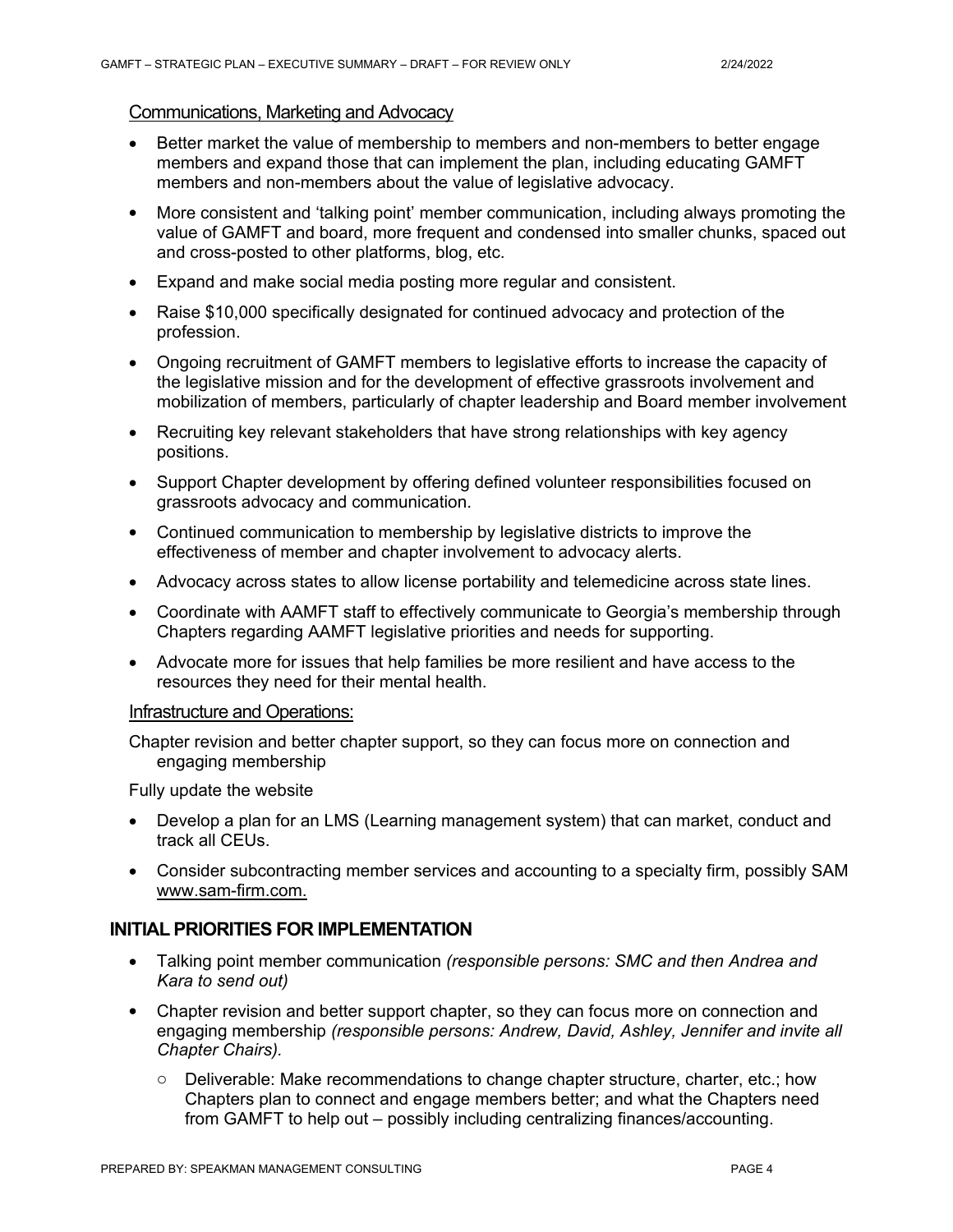- Recruit members to help on Committees and short-term projects *(responsible persons: Ronda Shirley and Andrea Meyer)*
- Create a resource library on the web of best practices, including FAQs for chapters and affiliates *(responsible persons Abby Culin for membership resources with Ashley for chapter resources and Meg McLeroy).*
	- Initially accessible to non-members that make only available via member portal. Also, reach out to past Chapter Chairs to send in their templates, best practices, etc.
- Revise and more often update the website initially do an assessment of needed changes, then look to create a membership portal *(responsible persons: Abby Culin)*
- Digitalize CE application process then other materials *(responsible persons: Andrea Meyer and Jeff Bicker)*
- Membership campaign w/AAMFT for licensed by not members, initially targeting AAMFT approved supervisors *(responsible persons: Elizabeth Bizzell, Melissa Forschler)*
	- o All board members to submit list of nonmembers they know for a membership campaign
- Develop communication protocol & communicate more frequently *(responsible persons: Anni Skurja and Michael Williamson)*
- Learn to say no make easier to respond to questions with FAQs, then promote membership to get access to consultancy – also improve the relationship with Composite Board *(responsible persons: TBD*
- Work with SBDC for CEUs on how to start & maintain a practice (*responsible persons: Erik Speakman to start then Ashley Quamme)*
- Enhance mentoring program *(responsible persons: Shirley Shani Ben-Zvi and Jennifer Jane Lambert-Shute)*
- Expand use of Google calendar for all state and Chapter events coordinate with the Events and Training *(responsible persons: Anni Skurja and Michael Williamson)*
- Expand earned income charge nonmembers for town halls and CEU approval *(responsible persons: TBD)*
- Educate GAMFT members and non-members about the value roles for legislative advocacy to statewide membership *(responsible persons: Dave Blanchard and Dan Upshaw)*
- Raise \$10,000 specifically designated for continued advocacy and protection of the profession *(responsible persons: Dave Blanchard and Dan Upshaw).*
- Ongoing recruitment of GAMFT members to legislative efforts to increase the capacity of the legislative mission and for the development of effective grassroots involvement and mobilization of members, particularly of chapter leadership and Board member involvement *(responsible persons: Dave Blanchard and Dan Upshaw).*
- Recruiting key relevant stakeholders that have strong relationships with key agency positions *(responsible persons: Dave Blanchard and Dan Upshaw).*

## **GOALS FOR YEARS 2 OR 3**

- Conduct a student-focused annual conference.
- Sponsor a student membership drive a competition between universities before the student conference with the chapter that recruits the most members get an award.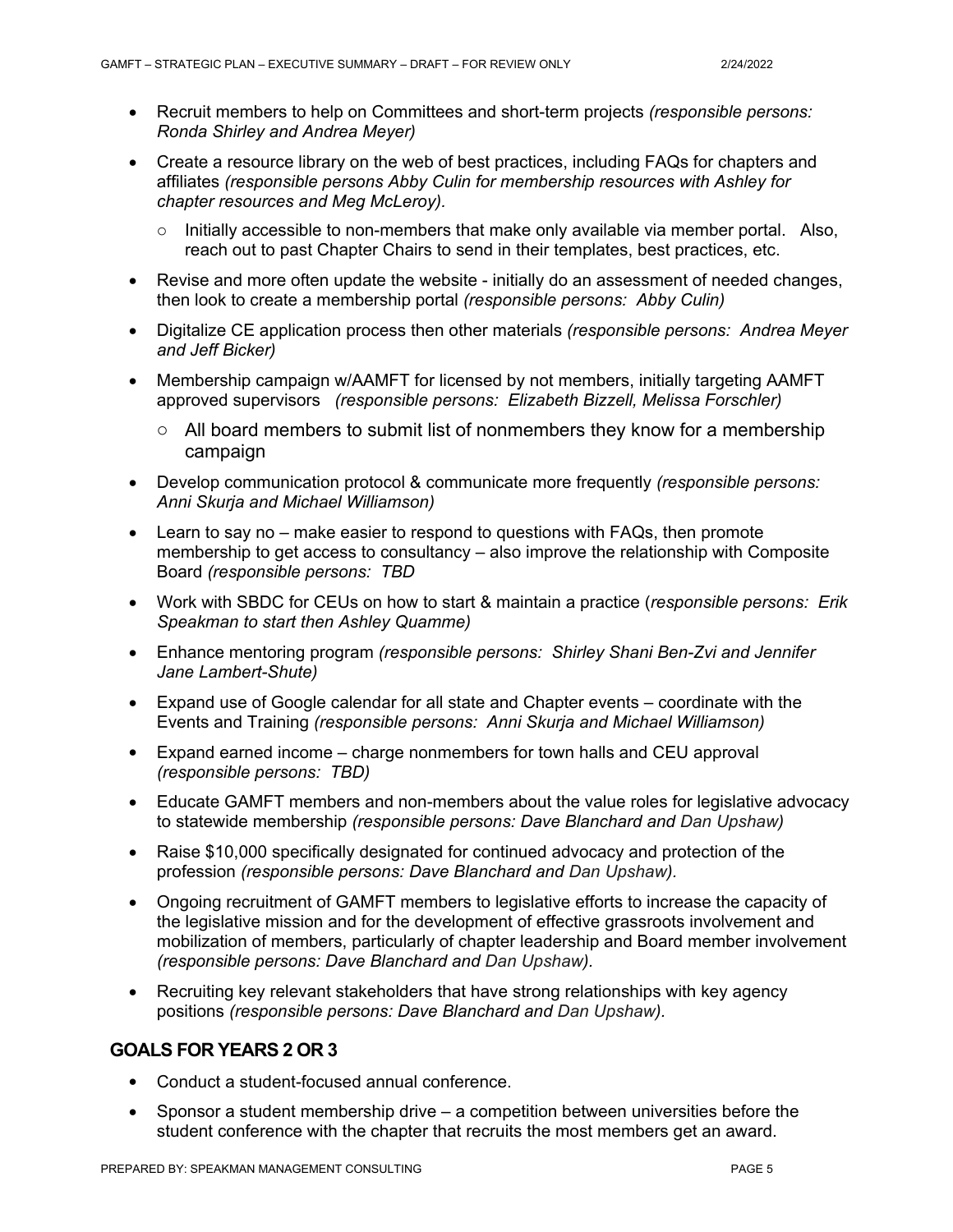- Develop the LMS- possibly via MemberClicks.
- Work with professional service providers (lawyers then accountants, etc) to provide lowercost fees for members, initially lawyers experienced with licensure.
- Develop Support groups that meet once/quarter for clinicians for mentoring, supporting and networking.
- Expand support for Affiliates including FAQs and video tutoring for completing the licensing packet
- Create more regular events for Associates.
- Conduct outreach to better educate clergy and other medical professionals on what MFTs and GAMFT does.

#### **PROGRAM AND OPERATIONAL OUTPUTS & OUTCOMES**

#### **Outputs**

- Number of members
- Number of chapters
- Number of events
- Number of event participants
- Number of trainings
- Number of training participants

#### Outcomes – Short-Term

- Member satisfaction via annual surveys
- More qualified MFTs and more MFTs
- Youth Remain in the Home
- Improved Family Functioning
- Reduced Delinguent Behavior
- Improved Mental Health
- Higher Treatment Completion

#### Outcomes - Long-term

- Improved mental health
- Reduction in Criminal Recidivism
- Reduced Substance Use
- Better handling emotions with coping mechanics to deal with challenges
- Decreased youth violence
- Decreased # of young people reporting seriously considering suicide
- Help prevention of suicide- less serious intervention
- Individuals are more "resilient" adaptable, able to cope with stress